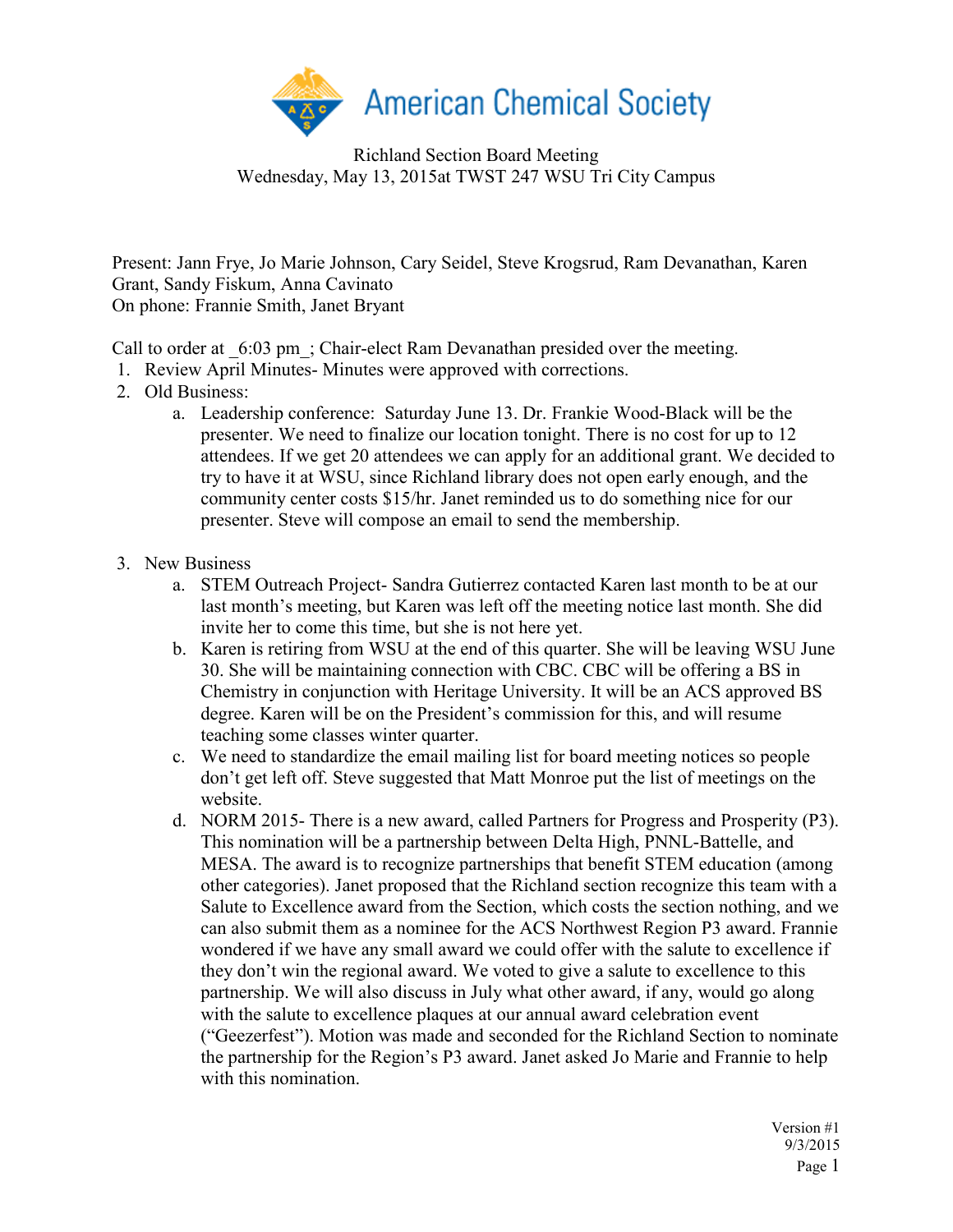

Richland Section Board Meeting

Wednesday, May 13, 2015at TWST 247 WSU Tri City Campus

- e. Also we need to submit a formal bid at the upcoming NORM 2015 meeting in Pocatello, ID to host NORM 2019. Janet will need a lot of help from the board to decide where and how we want to host the meeting. We need this proposal by June 20. Janet has information from previous times that we hosted the meeting. We also need to propose fun activities for the attendees. Janet will take this forward at the NOR Board meeting in Idaho, as our Representative. Anna, Ram, and Sandy volunteered to help with this proposal. Janet is also working on ways to allow the meeting to be viewed on line. Karen suggested that we talk to Tanya as well. Karen said she would share her package on hosting NORM previously.
- f. Treasurers Report- Sandy presented the treasurer's report (see attached). We received ACS reimbursable councilor travel, Jul-Dec 2014 Local section allotment, Jul-Dec 2014 Local section dues, and Corporation Associates (CA) Grant. Sandy asked if we received the funds for the leadership course. We think we received this last year, and Janet will help confirm that. We paid out checks to the City of Richland, travel expenses for Janet's attendance at the Puget Sound Section Women Chemists Retreat in May, travel grant to EOU, and small purchase at Office Depot.
- g. Earth Day- Anna had the last activity with Native American students today. They also conducted the Chemistry merit badge over two weekends for five scouts from Ontario and Baker City.. Anna sent reports to the newsletter. Janet said we also need to report these activities along with the Mid-Columbia activities here in the Tri-Cities to ACS as part of Chemists Celebrate Earth Day (CCED). Anna was able to distribute the English and Spanish booklets to the children. Janet distributed these as well, and we participated in a tree planting for our annual Chem-is-TREE event in conjunction with the City of Richland Earth Day and Arbor Day in city parks.. Frannie suggested next year we add to our earth day activities with a family event Mid-Columbia library holds in April.
- h. Science Café- There is a grant opportunity for a science café, and Anna would like to apply to hold one in La Grande. She wondered if anyone had a packet of information. Ram said he will help her.
- i. Career fair- We have put this off to the fall. Frannie said she had talked to someone who had attended a career fair. They had a resume booklet sent to corporate participants so people could be interviewed at the fair.
- j. US DOE has an award called the Early Career Research Program Grants which is awarded to people within 10 years of receiving their PhD. It is very competitive. Over 600 were submitted, and 44 were accepted. One was Dave Heldebrant's. He will receive \$500,000 a year grant for five years. His abstract is Combined Capture and Conversion of  $CO<sub>2</sub>$ . Ram proposed we should have a celebration at our next meeting for Dave. Janet will send the news release for attachment to the minutes.
- k. Cary reported that we did complete the Chemistry Olympiad. Tanya was a tremendous help and spent a lot of her own time helping with this and setting up the lab. None of the students made the finals, unfortunately.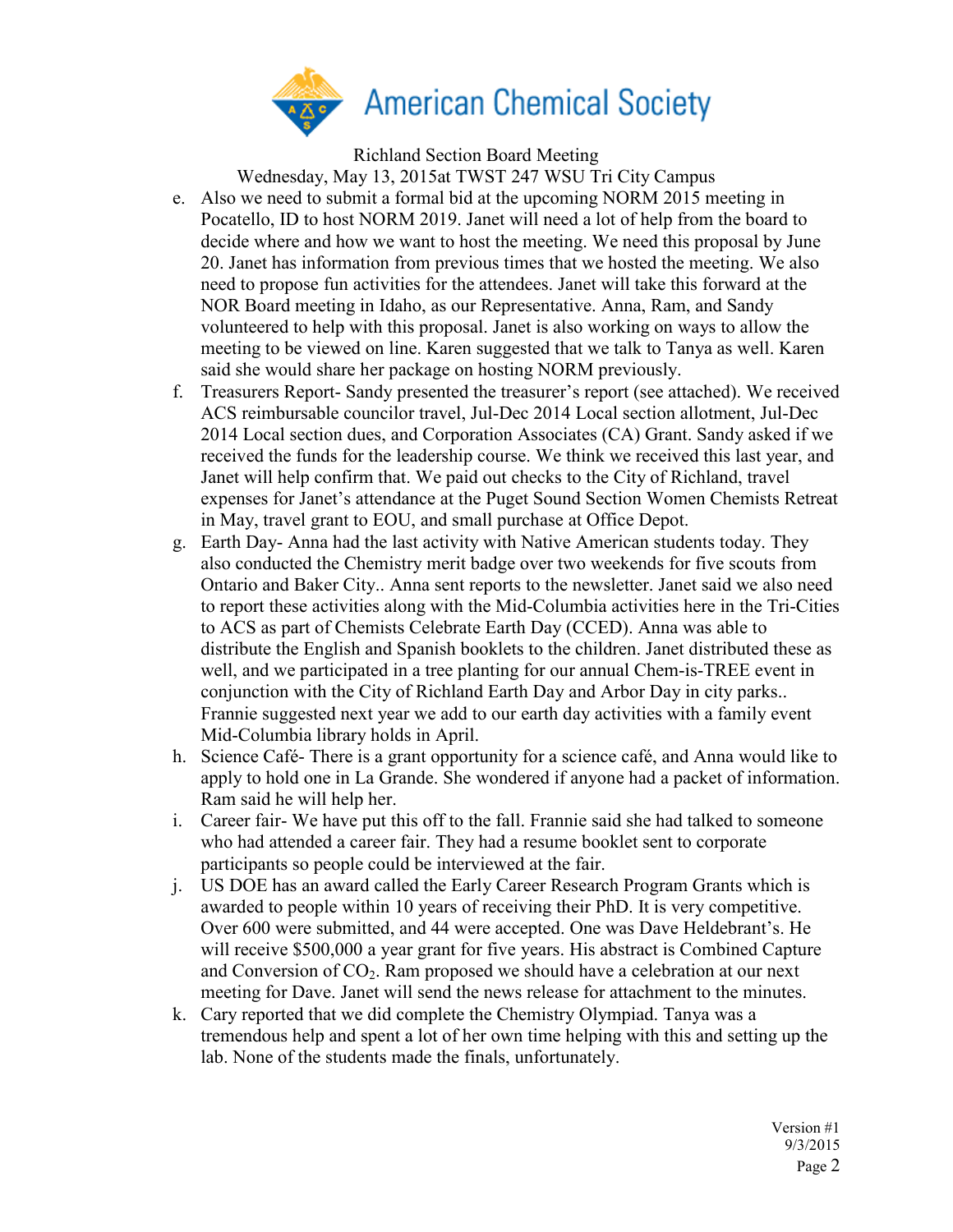

# Richland Section Board Meeting

Wednesday, May 13, 2015at TWST 247 WSU Tri City Campus

l. Picnic-Where shall we hold it. We can't have it a Jackson's, as they have closed. We suggested going to a winery. Ram will contact Dave to see if he has done anything on this.

## **ACS Richland Section Treasurer's Report**

May 13, 2015

#### **Activities and Comments**

I signed up for direct deposit to the checking account from ACS I have NOT received the \$1800, 5b, Leadership Development System

### **Starting Balance**

| Savings  | \$18,831.87 |
|----------|-------------|
| Checking | \$9,097.78  |

#### **Reciepts**

|                                        |            | <b>Budget</b> |           |                       |
|----------------------------------------|------------|---------------|-----------|-----------------------|
| From                                   | Amount     | Category      | Date      | Directed to:          |
| President's challenge (new members)    | \$15.00    | 2             | 4/9/2015  | Deposited to Savings  |
| ACS reimb for Councilor travel expense | \$468.38   | 4a            | 4/22/2015 | Deposited to Checking |
| Jul-Dec 2014 Local Section Allotment   | \$8,058.15 |               | 4/28/2015 | Deposited to Checking |
| Jul-Dec 2014 Local section dues        | \$885.00   | $\epsilon$    | 4/30/2015 | Deposited to Checking |
| Corporate Assoc. Local Section Grant   | \$1,000.00 | 10a           | 5/8/2015  | Deposited to Checking |

|                               |            | Budget          |           |                                                   |
|-------------------------------|------------|-----------------|-----------|---------------------------------------------------|
| To (date billed)              | Amount     | Category        | Date Paid | Description                                       |
| City of Richland (4/8/15)     | \$100.00   | 20i             | 4/12/2015 | Earth Day Chemis-Tree                             |
| Janet Bryant $(4/8/15)$       | \$200.00   | 20 <sub>h</sub> | 4/12/2015 | Travel expense for Janet to participate at the    |
|                               |            |                 |           | Women Chemist retreat                             |
| EOU Chemistry Club $(4/8/15)$ | \$2,500.00 | 13 <sub>b</sub> | 4/12/2015 | Travel grant to EOU chem club students to the ACS |
|                               |            |                 |           | National spring meeting in Denver                 |
| Office Depot $(4/23/15)$      | \$5.42     | 14              | 4/23/2015 | Ink pad--treasurer supplies                       |
| Total spent this period       | \$2,805.42 |                 |           |                                                   |

| <b>Ending Balance</b> |             |
|-----------------------|-------------|
| Savings               | \$18,846.87 |
| Checking              | \$16,703.89 |